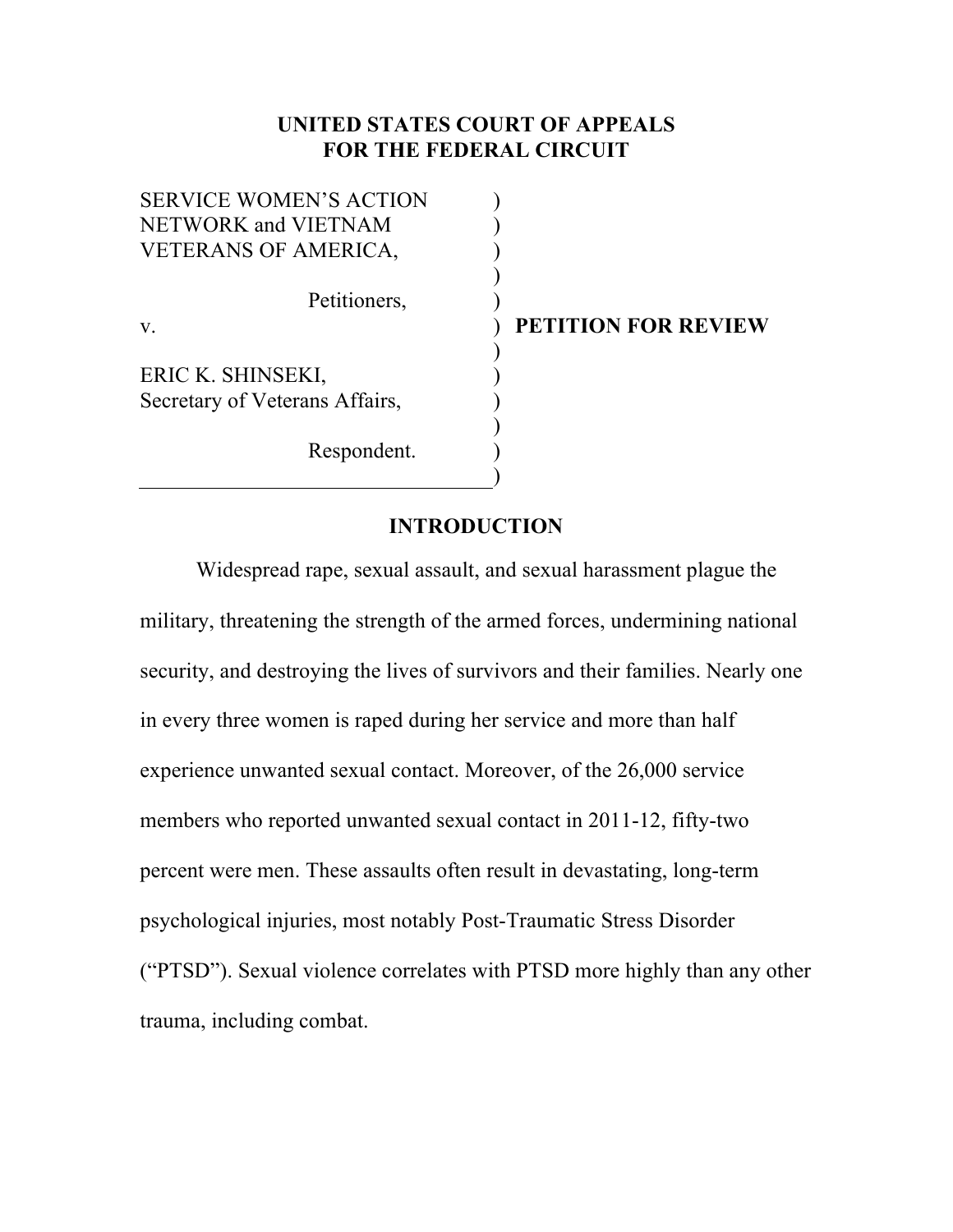After completing their service, many survivors of military sexual violence return home with severe physical and psychological disabilities only to confront homelessness, unemployment, isolation, and substance abuse. As a result, survivors seek care and support from the U.S. Department of Veterans Affairs ("VA"). One in five female veterans and one in one hundred male veterans seeking VA healthcare reports an experience of rape, sexual assault, or sexual harassment, which VA refers to collectively as military sexual trauma ("MST").

Like other veterans, MST survivors seek disability compensation from VA, most commonly for PTSD, in order to support themselves and their families while making up for earnings lost as a result of their injuries. To receive benefits, a veteran must prove that a current disability is related to military service, or "service-connection." Recognizing the difficulties of proving service-connection, VA has eased the evidentiary requirements for veterans with certain disabilities and diseases, including combat- and fearrelated PTSD, herbicide exposure in Vietnam, and experience as a prisoner of war. For these veterans, service-connection is rightfully presumed.

MST survivors, however, are not afforded the same legal presumptions as other veterans, even though their service connection is often more difficult to prove. Instead, since VA often rejects lay testimony alone,

2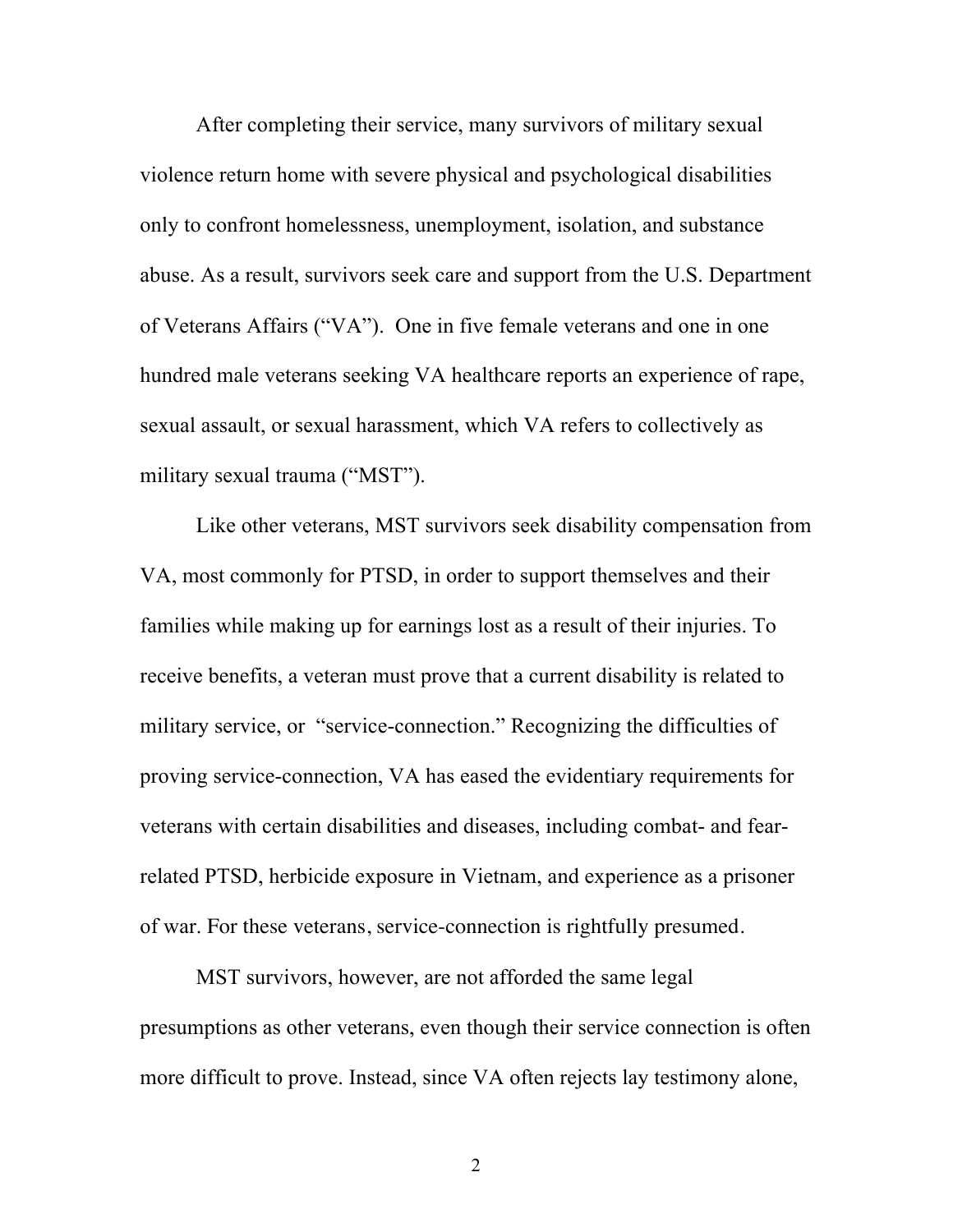victims must present other corroborating evidence of their sexual trauma. Due to systemic under-reporting of in-service sexual trauma, most MST is not documented. Moreover, until December 2011, U.S. Department of Defense policy required restricted reports of MST to be destroyed after only five years, and sexual harassment reports after only two. Even when evidence is available, VA frequently fails to give it adequate weight. As a result, MST survivors are regularly unable to meet the heavy burden required to secure disability benefits. From 2009 to 2012, the annual grant rate for MST-related PTSD claims lagged behind the rate of other PTSD claims by 16.5 to 29.6 percentage points.

Years of informal advocacy have failed to persuade VA to end the disproportionate rejection of MST-related claims by adopting the same sort of evidentiary presumptions that it uses for other claims. As a result, petitioners Service Women's Action Network ("SWAN") and Vietnam Veterans of America ("VVA") submitted a formal petition for rulemaking in June 2013 (attached as Exhibit 1). The petition seeks to amend the evidentiary rule, 38 C.F.R.  $\S 3.304$ , by creating a new subsection  $\S 3.304(g)$ , to provide the same sort of evidentiary presumption for MST-related PTSD as VA now applies to combat- and fear-related PTSD claims.

//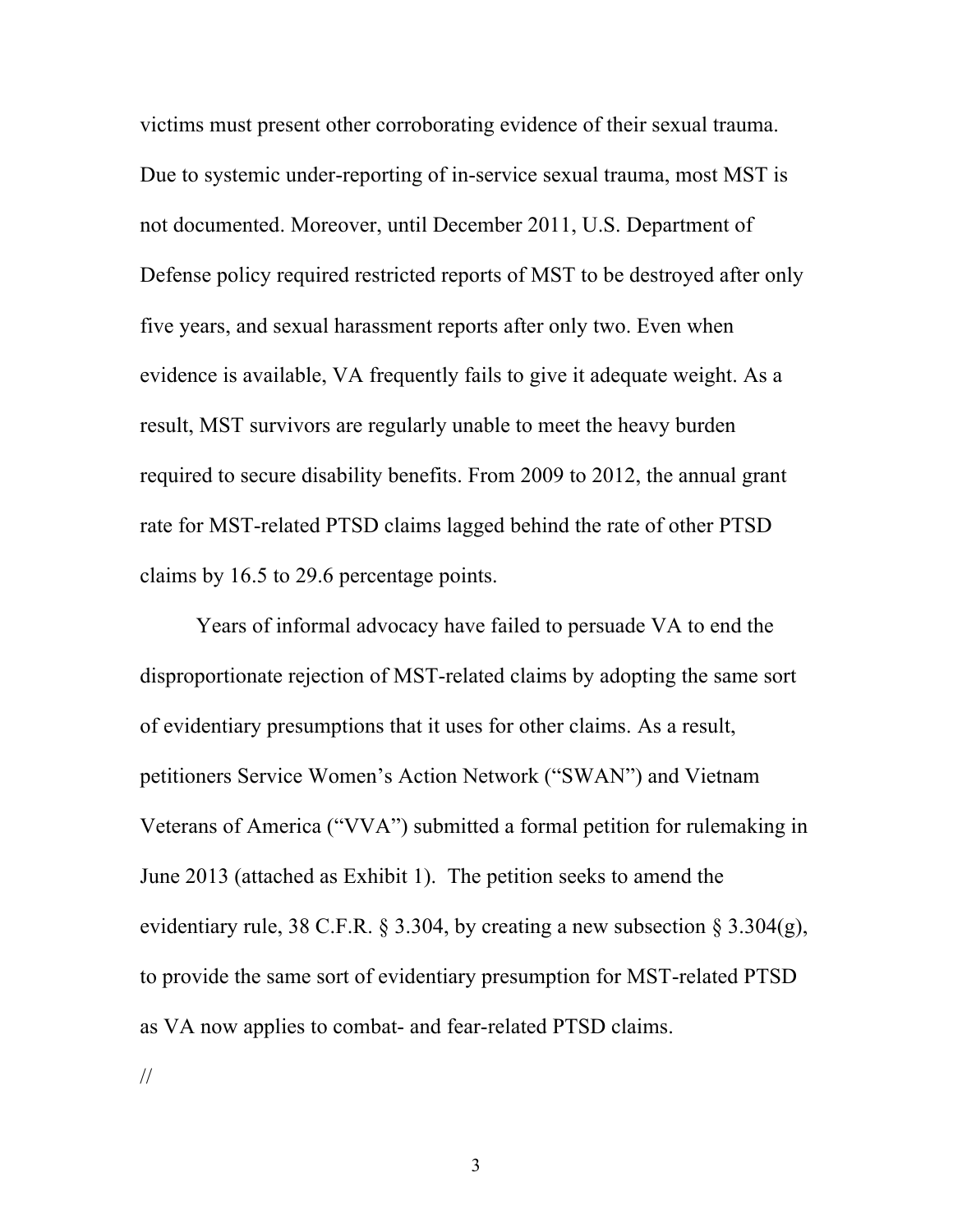In their petition, SWAN and VVA challenged multiple aspects of VA's regulations. First, the stringency of VA's current evidentiary standard effectively bars many meritorious MST-related claims. Second, prior amendments did not eliminate gender discrimination or abuses of discretion in MST-related PTSD claims. Petitioners' proposed amendment to § 3.304 would ease the evidentiary burden and allow applicants to submit independent medical evaluations and diagnoses in a manner consistent with good medical practice. The proposed amendment would also alleviate the administrative backlog, expedite claims, and produce consistent and equitable results without regard to gender.

VA has ignored SWAN and VVA's petition since its submission in June 2013. Accordingly, Petitioners now have no choice but to seek this Court's intervention.

First, SWAN and VVA petition this Court to review the failure to respond to their rulemaking petition. VA's failure to respond violates the Administrative Procedure Act ("APA"), which requires an agency to conclude a matter before it within a "reasonable time." 5 U.S.C. § 555(b); *id*.  $§ 706(1).$ 

Second, to the extent VA's failure to act on the petition amounts to a constructive denial of the petition, then this denial violates the APA because

4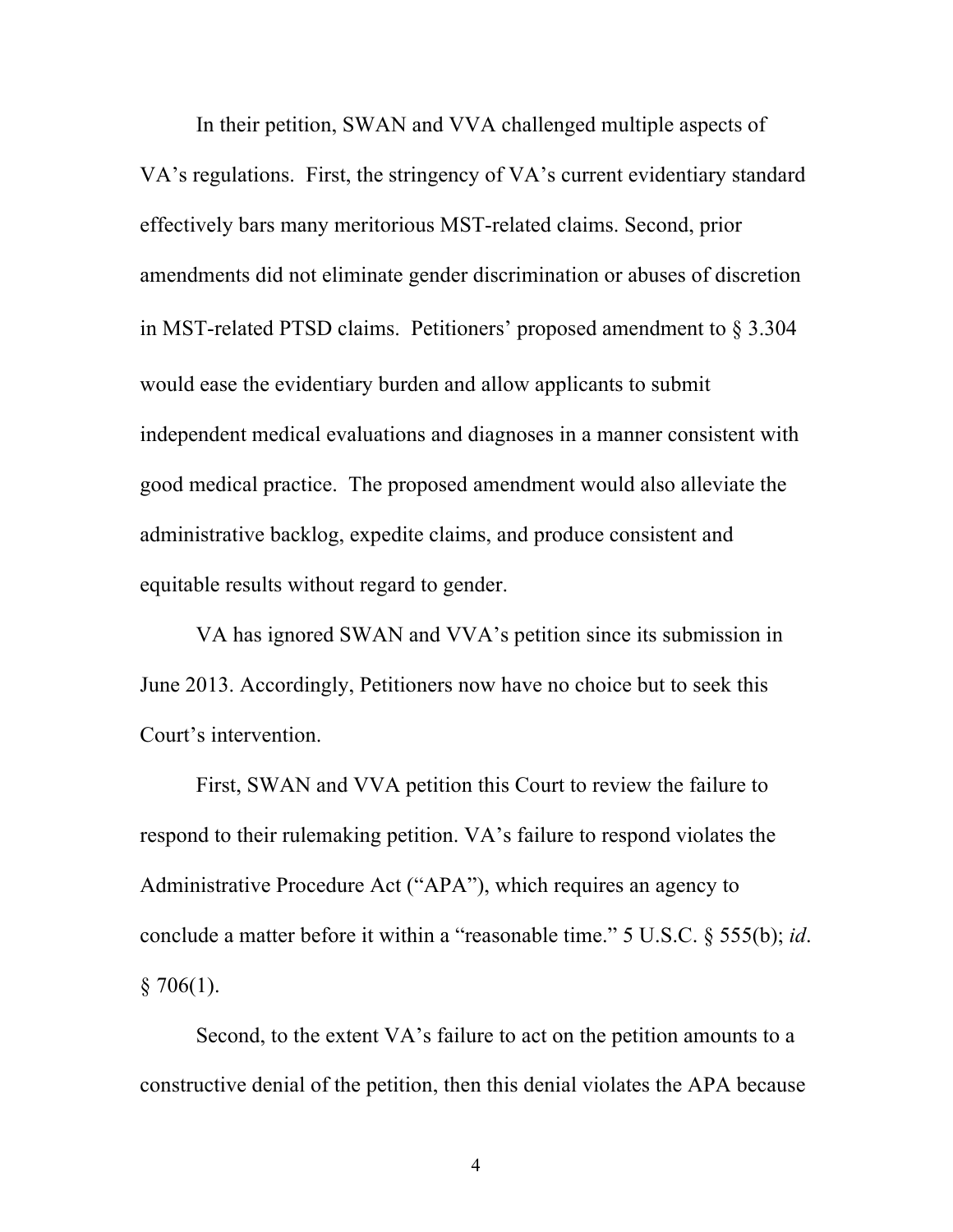it is arbitrary, capricious, an abuse of discretion, and unauthorized by law. 5 U.S.C. § 706(2).

Third, this constructive denial also constitutes discrimination on the basis of gender, in violation of the equal protection component of the Fifth Amendment Due Process Clause. U.S. Const. amend. V. The absence of an evidentiary presumption in § 3.304(f) for veterans seeking disability benefits for MST-related PTSD discriminates against both women and men on the basis of gender. Sexual violence in the military is suffered disproportionately by women, who seek benefits for the resulting injuries at a higher rate than men. VA includes numerous evidentiary presumptions for injuries incurred in conflicts and roles from which women have been historically excluded, including PTSD based on combat, but excludes a comparable presumption for an injury suffered disproportionately by women, namely PTSD based on sexual violence. This discriminatory treatment against women, based, in part, on outdated and inaccurate stereotypes of women, violates equal protection.

VA's failure to adopt the evidentiary presumption also discriminates against men, as the VA grants benefits to men with MST-related PTSD disabilities at an even lower rate than it does for women. In 2011, VA granted nearly 49 percent of PTSD claims from female survivors, but only

5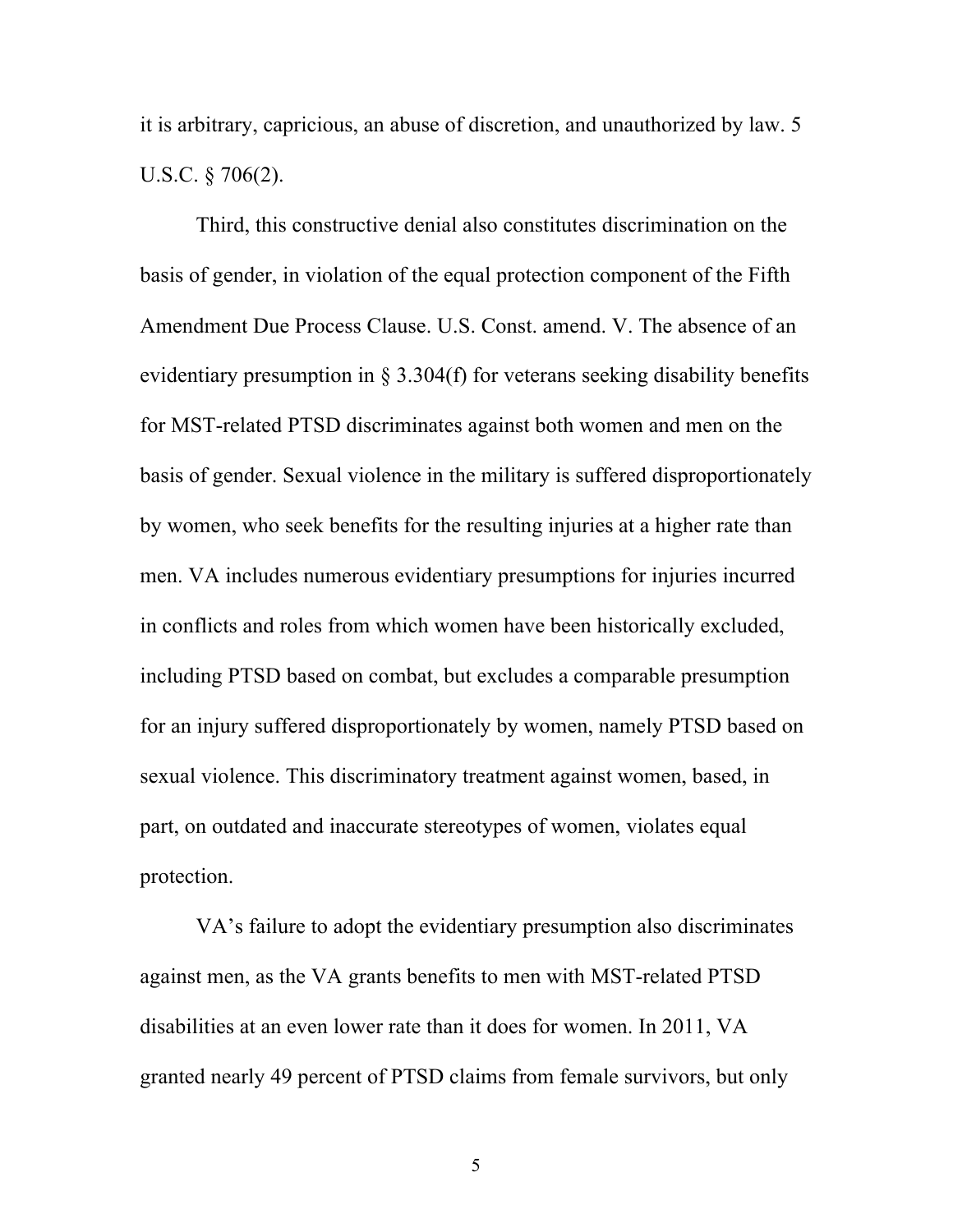37 percent of claims from male survivors. This discriminatory treatment of men on the basis of their gender also violates equal protection.

## **JURISDICTION**

The United States Court of Appeals for the Federal Circuit has exclusive jurisdiction to review the rules and regulations of the United States Department of Veterans Affairs. 38 U.S.C. § 502; Federal Circuit Rule 47.12.

#### **STANDING**

SWAN and VVA submitted a petition for rulemaking in June 2013, to which VA has not responded. SWAN has organizational standing to compel a response, or in the alternative to obtain judicial review of VA's constructive denial, because VA has forced SWAN to divert scarce resources to address the VA failings detailed in the petition. This diversion of resources is an injury-in-fact. *See Warth v. Seldin*, 422 U.S. 490, 511 (1975); *Havens Realty Corp. v. Coleman*, 455 U.S. 363, 378-379 (1982). Co-petitioner Vietnam Veterans of America has organizational standing and also has associational standing on behalf of its members, including individuals denied MST-related disability benefits from VA and those presently seeking such benefits under VA's current unfair and discriminatory evidentiary regulations. *See Hunt v. Wash. State Apple Adver.*